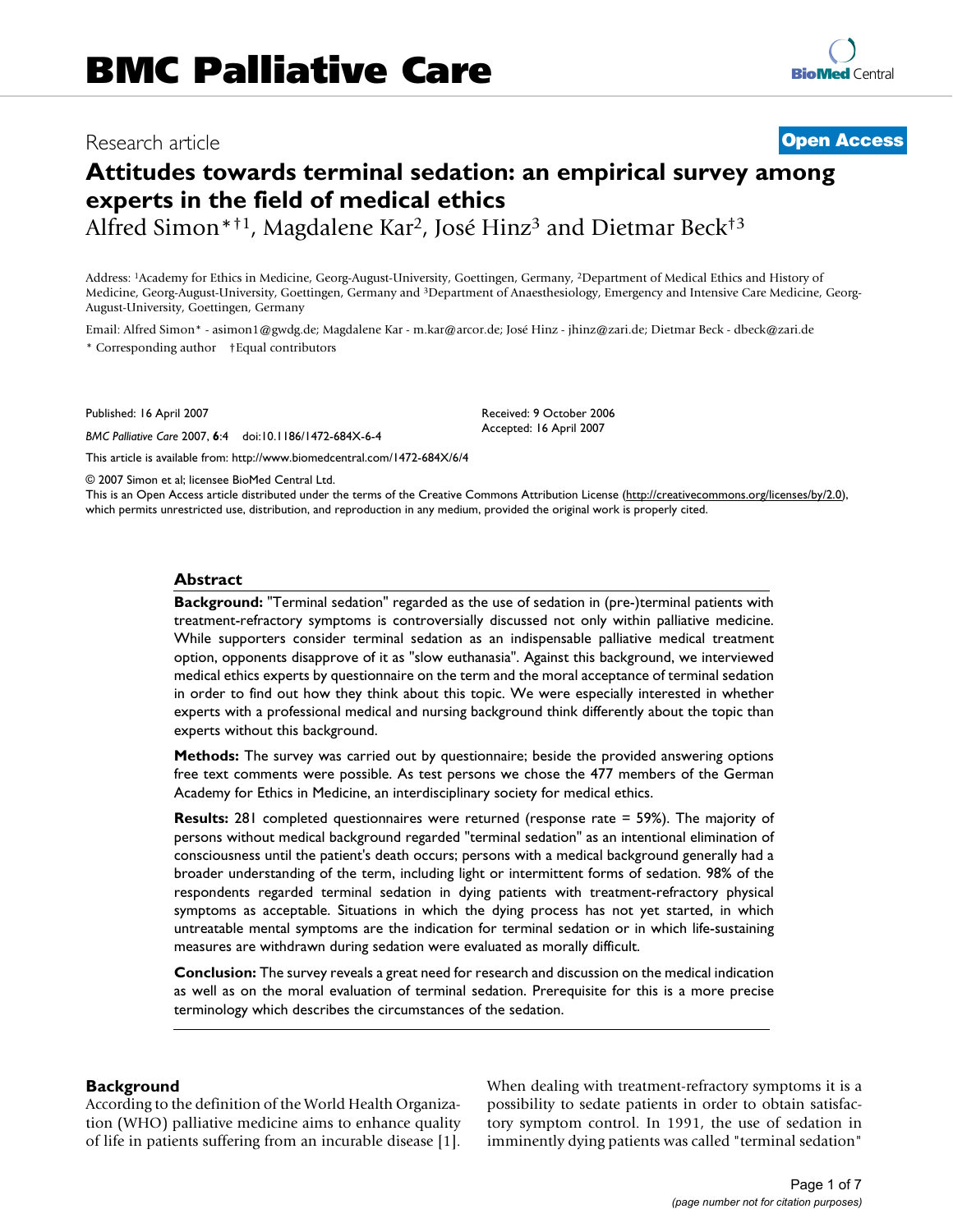[2] for the first time and has since been controversially discussed not only within palliative medicine. While supporters regard terminal sedation as an indispensable palliative medical treatment option, opponents disapprove of it as "slow euthanasia" [3,4].

To date, only a few valid empirical data on the use of sedation to treat refractory symptoms in terminally ill patients are available. From the Netherlands it is known that terminal sedation is used in up to 10% of dying patients [5,6]. A study in six European Countries (Belgium, Denmark, Italy, The Netherlands, Sweden and Switzerland) revealed that continuous deep sedation was applied in 2.5% in Denmark and up to 8.5% in Italy. Of all patients receiving this kind of sedation, 35% (Italy) and up to 64% (Denmark and The Netherlands) did not receive artificial nutrition or hydration [7]. As regards other countries (including Germany), there are only figures of individual palliative care units [8-12]. The reasons for why they partly differ considerably may be that there is still no generally acknowledged definition and that the scope of how the term is used varies [13]. In the literature, one can also find alternative terms like "palliative sedation" [10,14,15] or "sedation at the end of life" [16,17].

There is consensus about sedatives being used with the intention reducing consciousness, thus improving symptom control. However, it is a controversial issue if terminal sedation should only be used in uncontrollable physical symptoms like pain and dyspnoea or in mental symptoms like fear and depression as well. Empirical works reveal a very heterogeneous practice [18-20].

There are also different attitudes with regard to the depth and manner of the sedation: Some physicians aim to carry out the sedation maintaining consciousness and primarily taking advantage of the anxiolytic effects so that the ability to make contact is impaired as little as possible [10], while others carry out a deeper sedation for more effective symptom control [17,21,22].

Some physicians carry out the sedation until the patient's death, others object to such a continuous sedation and carry out intermittent treatment [10].

Terminal sedation is frequently combined with the withdrawal of life-prolonging measures; however, especially the termination of nutrition and fluid supply under terminal sedation is controversial. Critics regard it as an intentional shortening of life and thus as a form of active euthanasia [3,23,24]; supporters consider the continuation of nutrition and fluid supply under terminal sedation as inconsistent because the dying process is just being extended without any benefit for the patient [25-27].

Against the background of these different attitudes, we interviewed German-speaking medical ethics experts by questionnaire on the term and the moral acceptance of terminal sedation in order to find out how they think about this topic. We were especially interested in whether experts with a professional medical and nursing background think differently about the topic than experts without this background.

We decided to use "terminal sedation" as a point of departure, because in the German-speaking area this is still the more commonly used term: A Google search delivers about 700 hits for the German phrase "terminale Sedierung", but only 226 for "palliative Sedierung", and in the literature database BELIT of the German Reference Centre for Ethics in the Life Sciences [29] eight articles can be found using "terminale Sedierung" in the title, but only one using "palliative Sedierung".

# **Methods**

Our survey among medical ethics experts was carried out by questionnaire. This consisted of five batteries of questions: In question 1, we asked about the extent of the respondents' previous involvement in the topic "terminal sedation". Questions 2.1 to 2.3 dealt with the definition of the term "terminal sedation" concerning intention, depth of sedation and manner of sedation. In question 3.1, respondents were to specify which term they preferred ("sedation at the end of life", "palliative sedation", "terminal sedation" or "others, please specify:"); question 3.2 offered respondents the opportunity to describe their personal understanding of the various terms in their own words. Question 4 dealt with the moral evaluation of different scenarios. In questions 5.1 to 5.5, we collected various sociodemographic data (gender, age, professional background, religiousness and affiliation to a religious community).

The survey of medical ethics experts took place in June 2005; a recall was carried out in September 2005. The members of the Academy for Ethics in Medicine (AEM) were chosen as test persons. The AEM is the largest scientific expert society for ethics in medicine in the Germanlanguage area. Its members are from various special fields, represent various professions and deal with medical ethical issues in science and practice.

All 477 members of the AEM whose place of residence at the time of the survey was in Europe were addressed. 435 lived in Germany, 18 in Austria, 13 in Switzerland and eleven in other European countries.

Calculations were performed using standard statistic software packages (Statistica 5.1, StatSoft Inc, Tulsa, USA and SPSS for Windows 12.0, SPSS Inc., Chicago, Illinois,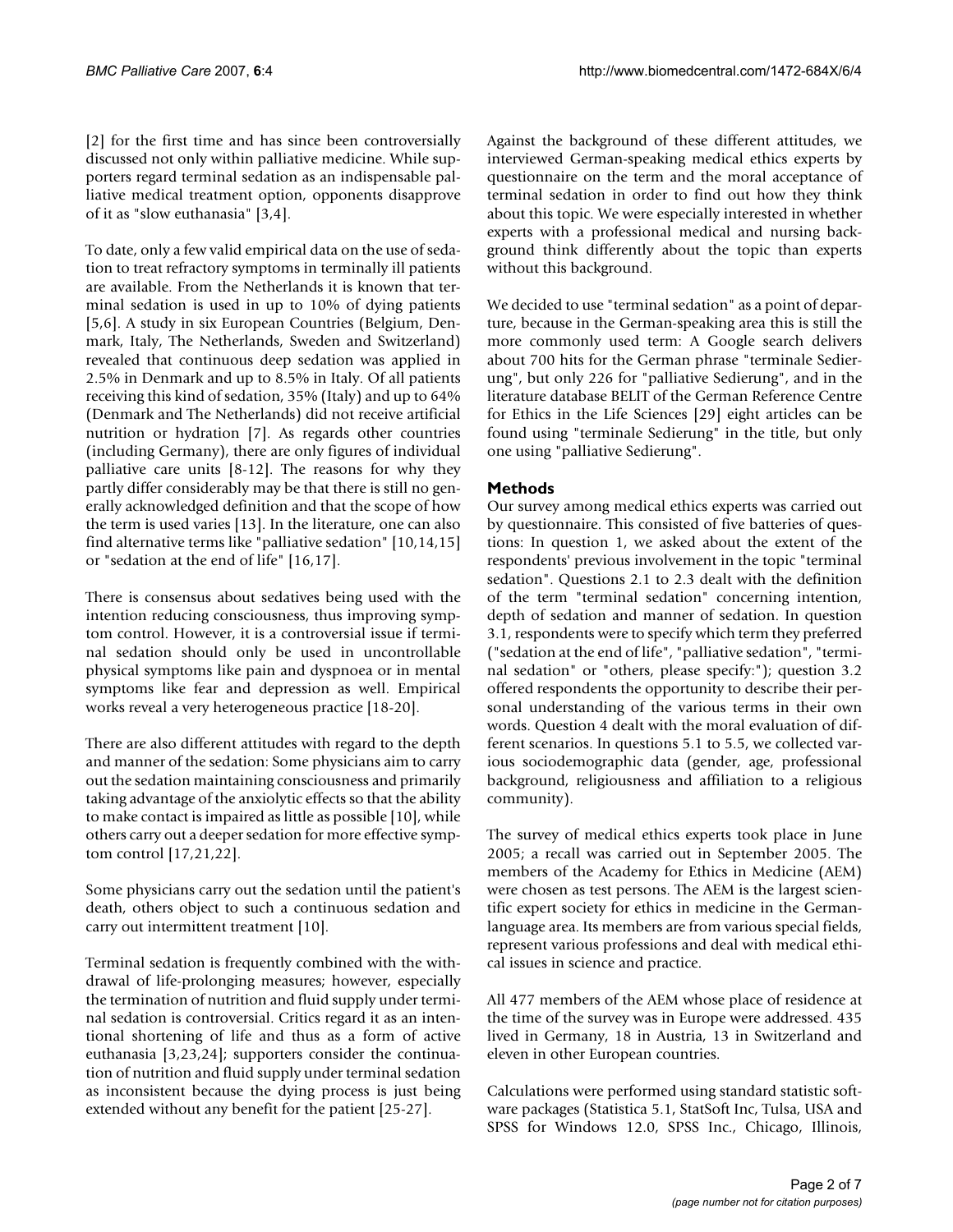USA). We tested normal distribution by the Kolmogorov-Smirnov-Test. Wilcoxon-matched-pairtest and Mann-Whitney-U-test were applied to analyse differences between two continuous variables. For dichotomous and categorical data we tested the relationship by entering frequencies into a  $2 \times 2$  table, using the chi square test and Fisher's exact test. Linear regression analysis using the least square method was applied for correlation analysis. For all statistical tests  $p < 0.05$  was considered to be significant.

# **Results**

# *Response rate and sociodemography*

281 completed questionnaires were returned, which approximates a response rate of 59%.

The respondents had a professional background in the fields of medicine, nursing care, philosophy, theology, law and/or others. The distribution in percent concerning gender and special fields corresponded with the distribution of the studied members of the AEM (cf. table 1). 18% of the respondents categorised themselves as not or little religious (scale values 1–2), 53% as average religious (scale values 3–8) and 17% as very religious (scale values 9–10). 77% of the respondents were affiliated to a Christian church (Catholic 32%, Protestant 43%) or other religious community.

# *Previous involvement in the topic*

92% of the respondents knew the term "terminal sedation". According to their own estimation, 32% had dealt with the topic in detail, 46% had dealt with it a little. 14% stated to have heard the term but not to have dealt with the topic any further. Only 8% had never heard of the term before. The extent of the previous involvement in the topic did not depend on the respondents' professional background (n.s.).

# *On the understanding of the term*

In question 2, the medical ethics experts were asked about their understanding of the term "terminal sedation"; for this, two possible answers were provided with regard to intention, depth and manner of sedation.

73% of the respondents would only speak of terminal sedation when sedation until death is intended. 27% would also use the term when the patient is sedated at the time of death, without sedation until death explicitly intended in the first place.

For 45% of the respondents, terminal sedation comprised the complete elimination of consciousness, 55% also used the term for less deeper forms of sedation, in which consciousness is clouded but the patient is still able to have conscious perceptions. Persons with a professional background in medicine or nursing care  $(n = 202)$  – in the following summarised as persons with medical background – significantly more frequently preferred the second, broader definition of the term (complete elimination of consciousness: 40%; less deeper sedation: 60%) than persons without a medical background (complete elimination of consciousness: 56%; less deeper sedation: 44%) ( $p < 0.05$ ).

For 45% of the respondents, continuous sedation until death was a prerequisite for terminal sedation. 54% stated to accept the term even if sedation is interrupted and the patient is awake for some time. Persons without a medical

**Table 1: Sociodemography of the respondents in comparison to the studied members of the AEM**

|                          | Respondents | Members of the AEM |  |  |
|--------------------------|-------------|--------------------|--|--|
| Gender                   |             |                    |  |  |
| Men                      | 71%         | 72%                |  |  |
| Women                    | 28%         | 28%                |  |  |
| Age                      |             |                    |  |  |
| $< 40$ years             | 22%         |                    |  |  |
| 41-50 years              | 26%         | (not known)        |  |  |
| 51-60 years              | 28%         |                    |  |  |
| > 60 years               | 23%         |                    |  |  |
| Professional background* |             |                    |  |  |
| Medicine                 | 63%         | 53%                |  |  |
| Nursing                  | 6%          | 5%                 |  |  |
| Philosophy               | 27%         | 19%                |  |  |
| Theology                 | 18%         | 19%                |  |  |
| Law                      | 7%          | 7%                 |  |  |
| Other                    | 10%         | 13%                |  |  |

\* More than one answer possible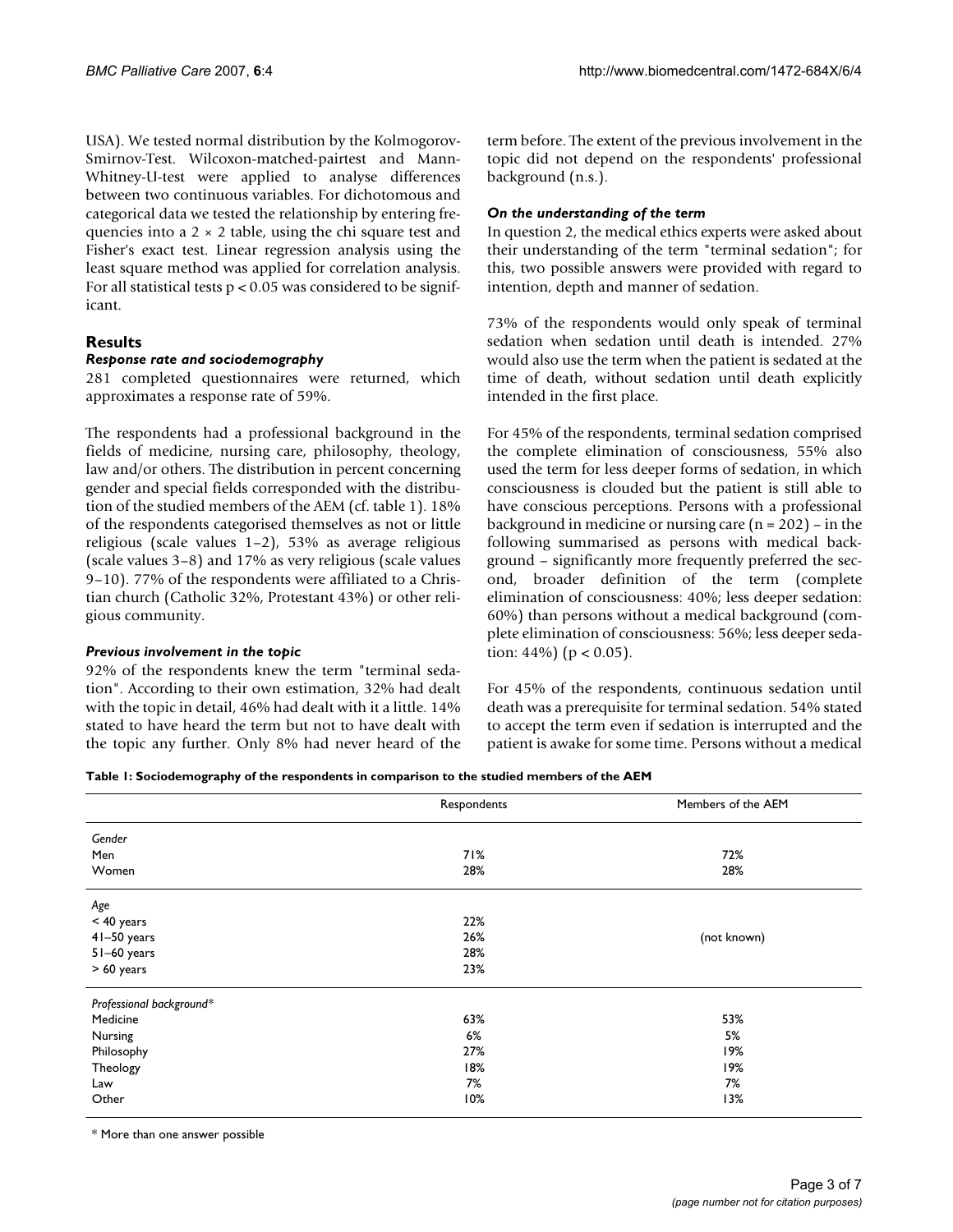background showed a preference for answer option 1 (continuous sedation: 60%; intermitted sedation: 40%), whereas persons with a medical background showed a preference for answer option 2 (continuous sedation: 38%; intermittent sedation: 62%) (p < 0.05).

# *Alternative terms*

In question 3, various alternative terms were specified and respondents could opt for the term or terms they preferred. Furthermore, they were given the opportunity to describe their own understanding of the respective terms in form of free text comments.

38% of the respondents stated a preference for the term "sedation at the end of life", 49% came out in favour of the term "palliative sedation" and 37% of the term "terminal sedation". (cf. table 2) Persons with a medical background significantly more frequently preferred the term "palliative sedation" ( $p < 0.05$ ), whereas persons without a medical background preferred the term "terminal sedation" ( $p < 0.05$ ). However, previous involvement in the topic did not influence answering behaviour (n.s.).

The comments on the various terms show that "sedation at the end of life" was regarded as a generic term  $(n = 31)$ , which was, however, criticised as being little precise  $(n =$ 13). The term "palliative sedation" was preferred because it puts the focus on symptom control and reduction of suffering  $(n = 71)$  and is also used independent from the end of life ( $n = 29$ ). "Terminal sedation" was frequently equated with sedation until death  $(n = 30)$ ; some of the respondents regarded the term as unfortunate because it has a negative connotation and is easy to misunderstand as "terminating" ( $n = 23$ ). For 16 persons, the term "terminal sedation" as an etymological misunderstanding included the deliberate intention to kill.

# *Moral evaluation*

In question 4, the medical ethics experts were confronted with different scenarios and asked to morally evaluate them (acceptable/not acceptable/don't know). Starting point for all scenarios was the patient to be suffering from a severe disease leading to his death and to be receiving artificial feeding. For the scenarios we used three variables (patient's life expectancy, the source of suffering, and the type of decision), resulting in the following variants:

• "Patient is suffering from a fatal disease and will die soon" (dying patient)

• "Patient is suffering from a fatal disease but will not die in the foreseeable future" (patient with unfavourable prognosis)

• "Patient is suffering from severe pain which cannot be controlled by drugs" (physical suffering)

• "Patient is not suffering from pain but from a severe depression caused by the disease; psychological support and drugs cannot alleviate his suffering" (mental suffering)

• "Patient wants sedation until his natural death occurs" (only sedation)

• "Patient wants withdrawal of nutrition under sedation" (sedation + withdrawal of nutrition).

• "Patient wants withdrawal of nutrition without sedation" (only withdrawal of nutrition)

These variants were combined to twelve scenarios (cf. table 3).

Terminal sedation in dying patients with uncontrollable physical symptoms was regarded as morally acceptable by nearly all respondents (98% of respondents with a medical background and 97% of respondents without a medical background; cf. table 3). The simultaneous withdrawal of nutrition was unacceptable for every tenth respondent on average. The acceptance of terminal sedation in dying patients with incurable mental suffering was considerably lower: Sedation alone was acceptable for 61% and 52% respectively; sedation together with withdrawal of treatment was acceptable for 55% and 44% respectively.

Terminal sedation in patients with unfavourable prognosis was considered acceptable by fewer respondents, whereas sedation in patients with physical symptoms was still regarded as acceptable by a (distinct) majority of respondents (without withdrawal of nutrition: 74% and 66% respectively; with withdrawal of nutrition: 63% and 56% respectively). Terminal sedation in patients with unfavourable prognosis with mental suffering, however,

### **Table 2: Preference for the different terms (more than one answer possible)**

|                             | Respondents with medical background | Respondents without medical background |  |  |  |
|-----------------------------|-------------------------------------|----------------------------------------|--|--|--|
| Sedation at the end of life | 38%                                 | 36%                                    |  |  |  |
| Palliative sedation         | 53%                                 | 41%                                    |  |  |  |
| Terminal sedation           | 32%                                 | 46%                                    |  |  |  |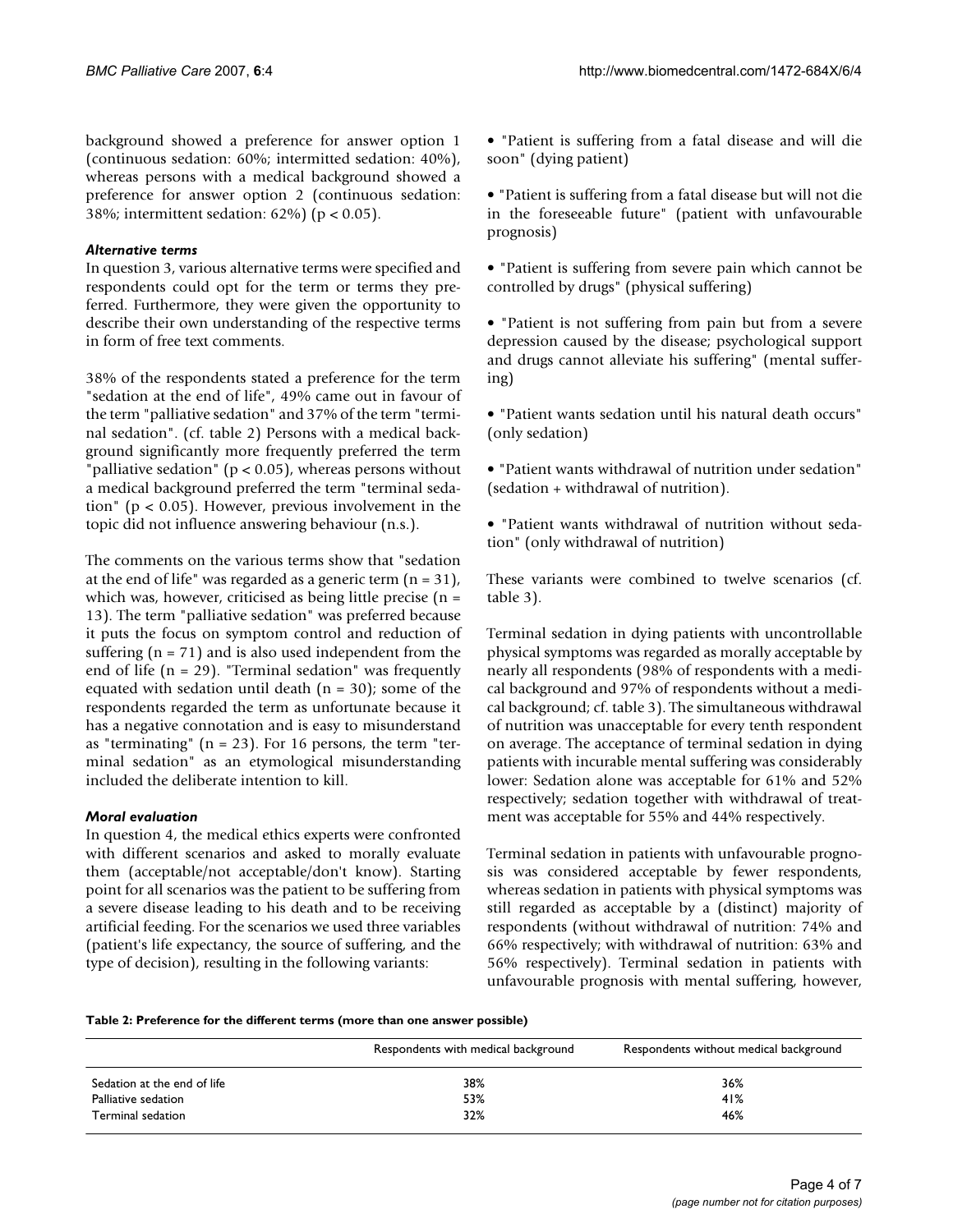**Table 3: Moral evaluation of different scenarios (details in valid percent, difference at 100% due to rounding)**

| <b>Dying patient</b>                |                                    | Acceptable |    | Not acceptable  |    | Don't know      |              |
|-------------------------------------|------------------------------------|------------|----|-----------------|----|-----------------|--------------|
|                                     |                                    | M          | øΜ | M               | øΜ | M               | øΜ           |
| Physical suffering                  | Only sedation                      | 98         | 97 |                 |    |                 |              |
|                                     | Sedation + withdrawal of nutrition | 86         | 89 | 2               | 8  | 3               |              |
|                                     | Only withdrawal of nutrition       | 92         | 95 | 6               | 5  | 3               |              |
| Physical suffering                  | Only sedation                      | 61         | 52 | 23              | 39 | 16              | 9            |
|                                     | Sedation + withdrawal of nutrition | 55         | 44 | 29              | 46 | 16              | 10           |
|                                     | Only withdrawal of nutrition       | 68         | 63 | 21              | 22 | $\mathsf{H}$    | 4            |
| Patient with unfavourable prognosis |                                    | Acceptable |    | Not acceptable  |    | Don't know      |              |
|                                     |                                    | M          | øΜ | M               | øΜ | M               | øΜ           |
| Physical suffering                  | Only sedation                      | 74         | 66 | $\overline{17}$ | 23 | 9               | $\mathbf{H}$ |
|                                     | Sedation + withdrawal of nutrition | 63         | 56 | 28              | 30 | 9               | 4            |
|                                     | Only withdrawal of nutrition       | 78         | 71 | 17              | 22 | 5               |              |
| Mental suffering                    | Only sedation                      | 37         | 36 | 43              | 47 | 20              | 18           |
|                                     | Sedation + withdrawal of nutrition | 32         | 27 | 48              | 52 | 20              | 21           |
|                                     | Only withdrawal of nutrition       | 52         | 50 | 34              | 39 | $\overline{14}$ | 12           |

 $M$  = respondents with a medical background;  $\phi M$  = respondents without a medical background

met with disapproval rather than acceptance. At the same time it can be noticed, that every fifth respondent chose the answering option "don't know" for the respective scenarios.

When comparing acceptance for the termination of nutrition without sedation with acceptance for withdrawal of treatment under terminal sedation, it becomes obvious that acceptance for withdrawal of treatment without sedation was higher – especially concerning those scenarios in which sedation as such had met with less acceptance (dying patient with mental suffering: +13 and +19 percentage points respectively; patient with unfavourable prognosis with physical suffering: +15 and +15 percentage points respectively; patient with unfavourable prognosis with mental suffering: +20 and +23 percentage points respectively).

Furthermore, a comparison between respondents with or without a medical background reveals that those with a medical background tended more to consider the various scenarios as morally acceptable. This tendency became especially obvious in the scenarios of dying patients with mental suffering (only sedation: +9 percentage points; sedation + withdrawal of nutrition: +11 percentage points) and patients with unfavourable prognosis with physical suffering (only sedation: +8 percentage points; sedation + withdrawal of nutrition: +7 percentage points).

# **Discussion** *On representativity*

Because of the response rate of 59% and the large degree of accordance between the respondents and the members of the AEM concerning the distribution according to gender and professional background, it can be assumed that our results properly reflect the current state of the debate within the studied society for medical ethics. Representative statements about the attitudes of other persons involved in the medical ethical discourse in the Germanlanguage area are, however, not possible.

# *No consistent terminology and no consistent definition of the term*

The survey confirmed the impression gained from the literature that the terms used in the debate are understood and applied quite differently.

Medical ethics experts with a medical background tended more towards a broader understanding, which focuses on symptom relief: They generally regarded terminal sedation as a palliative medical treatment option, which is used when other measures of symptom control are not sufficient any more, and which is only continued as deep and as long as is necessary for sufficient symptom relief. Such sedation is not necessarily limited to the end of life. Accordingly, they preferred the term "palliative sedation", which better expresses the physician's intention of the sedation measure. Medical ethics experts without a medical background, however, preferred the term "terminal sedation", the majority of them understood it as an elim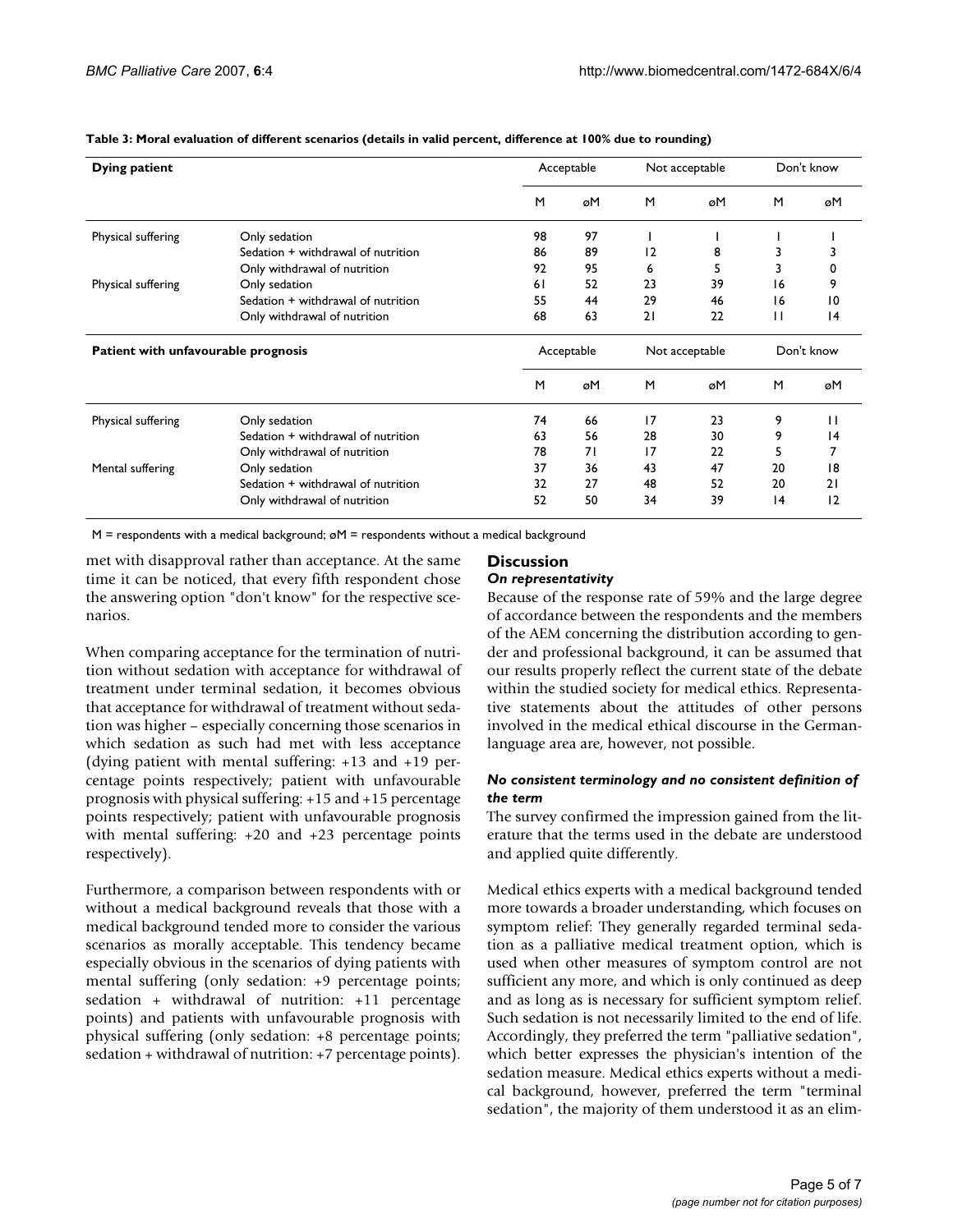ination of consciousness carried out until the patient's death.

Since the discourse on medical ethics is an interdisciplinary one, these findings have a clear implication for the further debate: in order to meet the danger of using the same terms with different meaning, we regard it as indispensable that those involved in the medical ethical discourse give a definition of the terms they use. In the long run, a more consistent and precise terminology is desirable. We recommend to use the terms "palliative sedation" and "terminal sedation" as synonyms for treatments aiming to control untreatable symptoms in (pre-)terminal patients by reduction of consciousness. The treatment is to be regarded as ultima ratio and normally results in patients loosing their ability to make contact as soon as treatment is started. In all other cases of medically indicated sedation we recommend to speak only of sedation.

# *Morally difficult decisions*

The survey shows that acceptance of terminal sedation decreases when the patient is not yet dying, when sedation is used because of uncontrollable mental suffering, and when life-sustaining measures are terminated during sedation. Accordingly, terminal sedation in dying patients with physical suffering without withdrawal of treatment met with the highest acceptance, terminal sedation in patients with unfavourable prognosis with mental suffering and simultaneous withdrawal of treatment met with the highest disapproval.

The variant "mental symptoms" (in our scenarios: a severe and treatment refractory depression caused by the disease) had the greatest effect: It resulted in a decrease of the rate of acceptance of up to 45 percentage points in comparison to the respective scenarios in a patient with physical symptoms. At the same time, the number of those who opted for the answer "don't know" rose to 21%. From this it can be inferred that the medical ethics experts consider terminal sedation in mental suffering as a morally difficult decision; however, many of them do not yet have a concluding opinion. These results correspond to the fact that in palliative medical literature mental suffering as an indication for terminal sedation is regarded as difficult [15,20,28]. However, the relatively high consent especially in respondents with medical background (32% to 63%) is rather surprising and should contravene actual practice: even though there are no empirical data available, from their knowledge of treatment of palliative patients in Germany the authors assume that in practice terminal sedation is hardly ever applied in treatment refractory depression.

Furthermore, the fact should be considered that the withdrawal of nutrition under sedation was regarded more morally problematic than the withdrawal of nutrition without sedation. The reason for this could be that in case of sedation the patient concerned is not able to change his decision on the withdrawal of treatment. We consider it the task of future medical ethics research to clarify to what extent the observed difference in value is factually and normatively justified.

# **Conclusion**

Our survey showed that for the studied medical ethics experts terminal sedation involves considerable moral uncertainties. This results in a further need for medical and medical ethics research and discussion – especially concerning the medical indication and moral evaluation of terminal sedation in patients with uncontrollable mental suffering as well as the withdrawal of treatment under sedation measures. The way we see it, a more precise terminology, reflecting the circumstances of sedation, is the prerequisite for an appropriate ethical debate.

# **Competing interests**

The author(s) declare that they have no competing interests.

# **Authors' contributions**

AS, MK, and DB developed the questionnaire and carried out the survey. JH gave methodological advices and performed the statistical analysis. MK and DB drafted the section "Background", JH the section "Methods", and AS the sections "Result", "Discussion", and "Conclusions". All authors read and approved the final manuscript.

# **Acknowledgements**

We wish to thank Andrea Bojarra for translating the manuscript.

# **References**

- 1. Ahmedzai SH, Costa A, Blengini C, Bosch A, Sanz-Ortiz J, Ventafridda V, Verhagen SC: **A new international framework for palliative care.** *Eur J Cancer* 2004, **15:**2192-2200.
- 2. Enck RE: **Drug-induced terminal sedation for symptom control.** *Am J Hosp Palliat Care* 1991, **8:**3-5.
- 3. Billings JA, Block SD: **Slow euthanasia.** *2 J Palliat Care* 1996, **12:**21-30.
- 4. Boyle J: **[Medical ethics and double effect: the case of terminal](http://www.ncbi.nlm.nih.gov/entrez/query.fcgi?cmd=Retrieve&db=PubMed&dopt=Abstract&list_uids=15180095) [sedation.](http://www.ncbi.nlm.nih.gov/entrez/query.fcgi?cmd=Retrieve&db=PubMed&dopt=Abstract&list_uids=15180095)** *Theor Med Bioeth* 2004, **25:**51-60.
- 5. Rietjens JA, van Delden JJ, van der Heide A, Vrakking AM, Onwuteaka-Philipsen BD, van der Maas PJ, van der Wal G: **Terminal sedation and euthanasia: a comparison of clinical practices.** *1 Arch Intern Med* 2006, **166:**749-53.
- 6. Rietjens JA, van der HA, Vrakking AM, Onwuteaka-Philipsen BD, van der Maas PJ, van der WG: **[Physician reports of terminal sedation](http://www.ncbi.nlm.nih.gov/entrez/query.fcgi?cmd=Retrieve&db=PubMed&dopt=Abstract&list_uids=15289214) [without hydration or nutrition for patients nearing death in](http://www.ncbi.nlm.nih.gov/entrez/query.fcgi?cmd=Retrieve&db=PubMed&dopt=Abstract&list_uids=15289214) [the Netherlands.](http://www.ncbi.nlm.nih.gov/entrez/query.fcgi?cmd=Retrieve&db=PubMed&dopt=Abstract&list_uids=15289214)** *Ann Intern Med* 2004, **141:**178-185.
- 7. Miccinesi G, Rietjens JA, Deliens L, Paci E, Bosshard G, Nilstun T, Norup M, van der Wal G: **[Continuous Deep Sedation: Physi](http://www.ncbi.nlm.nih.gov/entrez/query.fcgi?cmd=Retrieve&db=PubMed&dopt=Abstract&list_uids=16488345)[cians' Experiences in Six European Countries.](http://www.ncbi.nlm.nih.gov/entrez/query.fcgi?cmd=Retrieve&db=PubMed&dopt=Abstract&list_uids=16488345)** *J Pain Symptom Manage* 2006, **31:**122-129.
- 8. Chiu TY, Hu WY, Lue BH, Cheng SY, Chen CY: **[Sedation for](http://www.ncbi.nlm.nih.gov/entrez/query.fcgi?cmd=Retrieve&db=PubMed&dopt=Abstract&list_uids=11397604) [Refractory Symptoms of Terminal Cancer-Patients in Tai](http://www.ncbi.nlm.nih.gov/entrez/query.fcgi?cmd=Retrieve&db=PubMed&dopt=Abstract&list_uids=11397604)[wan.](http://www.ncbi.nlm.nih.gov/entrez/query.fcgi?cmd=Retrieve&db=PubMed&dopt=Abstract&list_uids=11397604)** *J Pain Symptom Manage* 2001, **21:**467-472.
- 9. Fainsinger RL, Landman W, Hoskings M, Bruera B: **[Sedation for](http://www.ncbi.nlm.nih.gov/entrez/query.fcgi?cmd=Retrieve&db=PubMed&dopt=Abstract&list_uids=9769616) [Uncontrolled Symptoms in a South African Hospice.](http://www.ncbi.nlm.nih.gov/entrez/query.fcgi?cmd=Retrieve&db=PubMed&dopt=Abstract&list_uids=9769616)** *J Pain Symptom Manage* 1998, **16:**145-152.